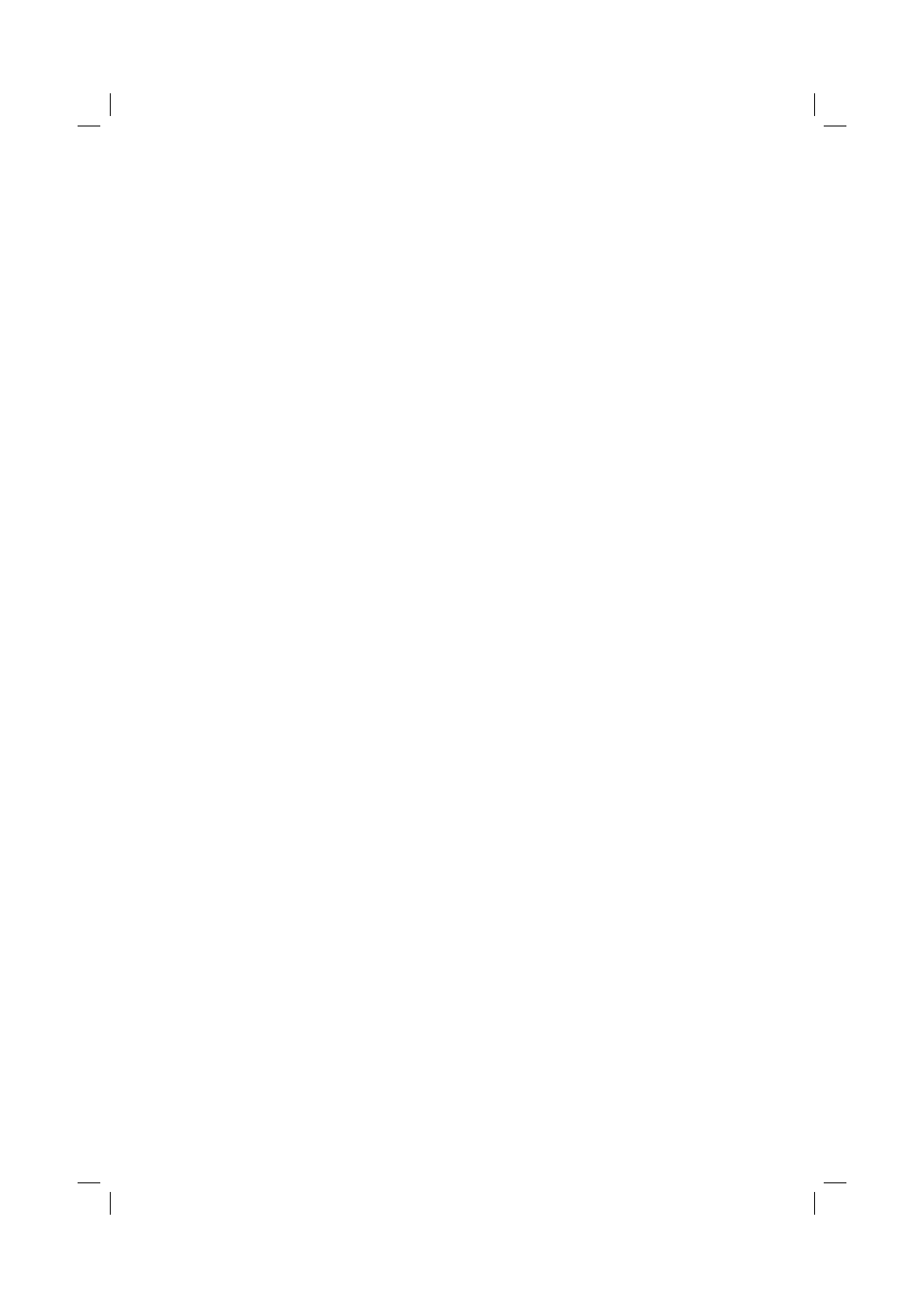# EXPOST LIABILITY RULES IN MODERN PATENT LAW

Rosa Castro Bernieri

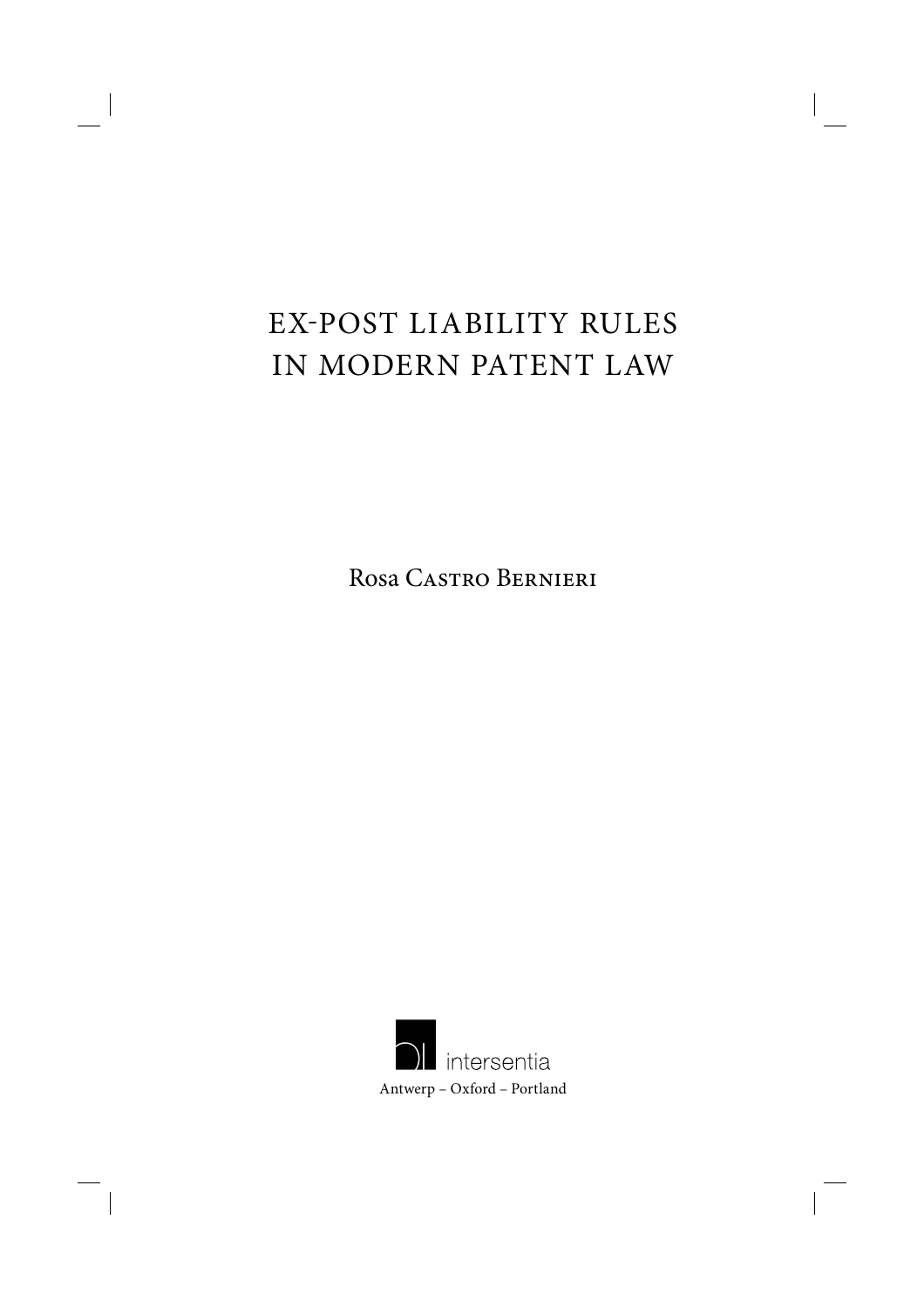*Distribution for the UK:* Hart Publishing Ltd. 16C Worcester Place Oxford OX1 2JW UK Tel.: +44 1865 51 75 30 Email: mail@hartpub.co.uk

*Distribution for Austria:* Neuer Wissenschaftlicher Verlag Argentinierstraße 42/6 1040 Wien Austria Tel.: +43 1 535 61 03 24 Email: office@nwv.at

*Distribution for the USA and Canada:* International Specialized Book Services 920 NE 58th Ave. Suite 300 Portland, OR 97213 **USA** Tel.: +1 800 944 6190 (toll free) Tel.: +1 503 287 3093 Email: info@isbs.com

*Distribution for other countries:* Intersentia Publishers Groenstraat 31 2640 Mortsel Belgium Tel.: +32 3 680 15 50 Email: mail@intersentia.be

Ex-Post Liability Rules in Modern Patent Law Rosa Castro Bernieri

© 2010 Intersentia Antwerp – Oxford – Portland www.intersentia.com

ISBN 978-94-000-0105-3 D/2010/7849/98 NUR 827

No part of this book may be reproduced in any form, by print, photoprint, microfilm or any other means, without written permission from the publisher.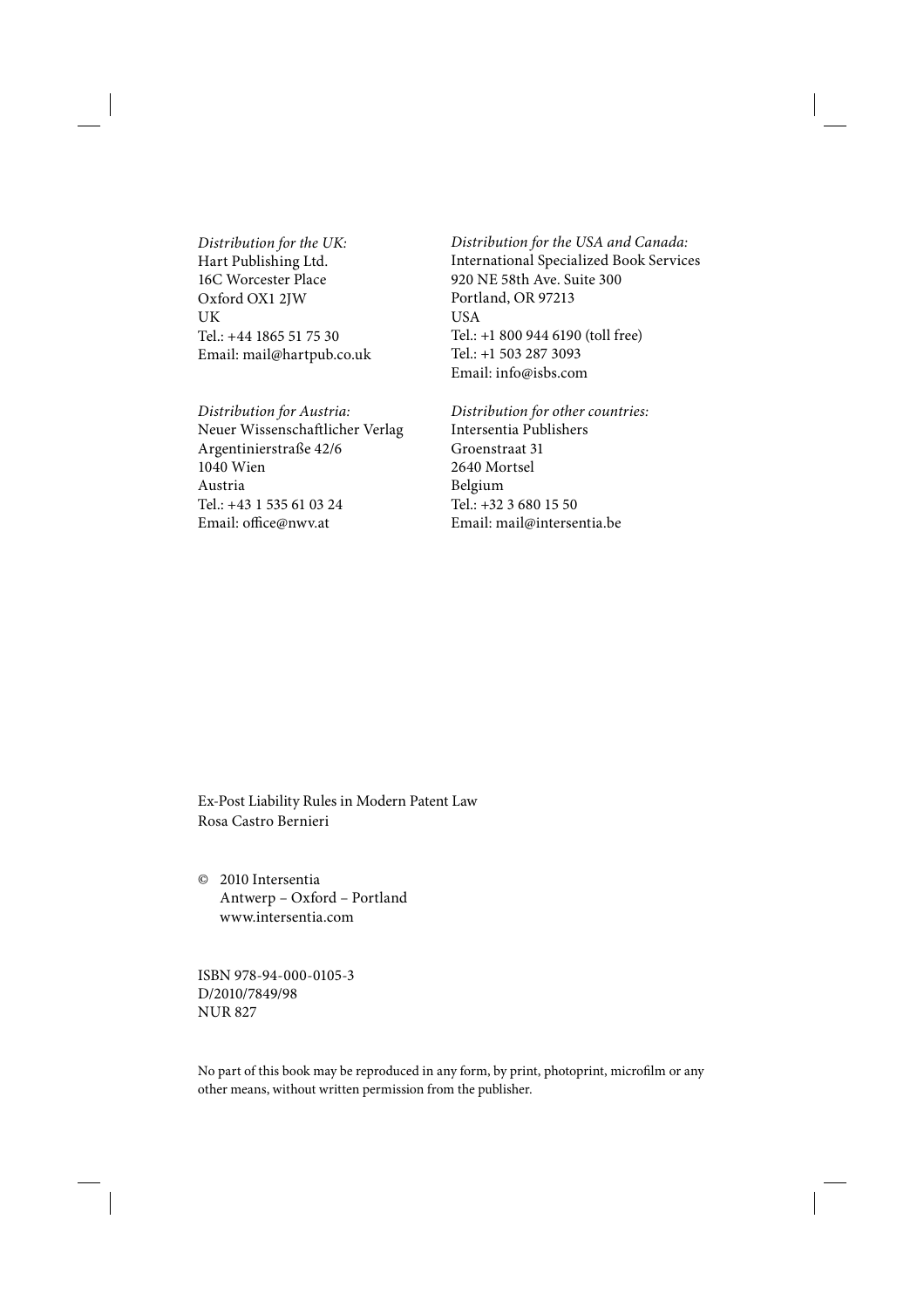### **ACKNOWLEDGMENTS**

My sincere recognition to my supervisors: Professor Marco Lamandini who has supported my academic and professional career; Professor Roger Van den Bergh for his guidance throughout this EDLE journey and Professor Michael Faure for his warmth encouragement and support. My gratitude also goes to the members of the Inner Committee, Professors Vincenzo Denicolò, Willen Van Boom and Klaus Heine, and to the Plenary Committee conformed by Professors Luigi Franzoni, Anselm Kamperman and Alessio Pacces, who have kindly accepted to assess my thesis.

I am also grateful to Professors and staff of the University of Bologna and Erasmus Rotterdam University and I acknowledge the financial support of a Ph.D. scholarship from the University of Bologna and financial support from the Max Planck Institute for Intellectual Property, Competition and Tax Law for a research visit.

I am also indebted to several scholars and Professors who gave me their feedback on previous drafts, among others, to Professors Hans-Bernd Schäfer, Rochelle Dreyfuss, Lawrence Lessig, Tim Wu, Stefan Bechtold, Uma Suthersanen, Lilla' Montagnani, Gertrui Van Overwalle, Alessandra Arcuri and Andrea Renda. I further want to acknowledge my fellow colleagues from the EDLE as well as Ph.D. students of Bologna and Hamburg for their comments. Needless to say, all errors remain my own.

My recognition goes to my friends and family for their unconditional help, especially to Franca, Jorge A., Jorge A.R., Fiorella and Andrea, to whom I am indebted for any achievement.

While acknowledging the support received from every person would be impossible, my gratitude goes to all the people that directly or indirectly facilitated me to reach this step in my academic career.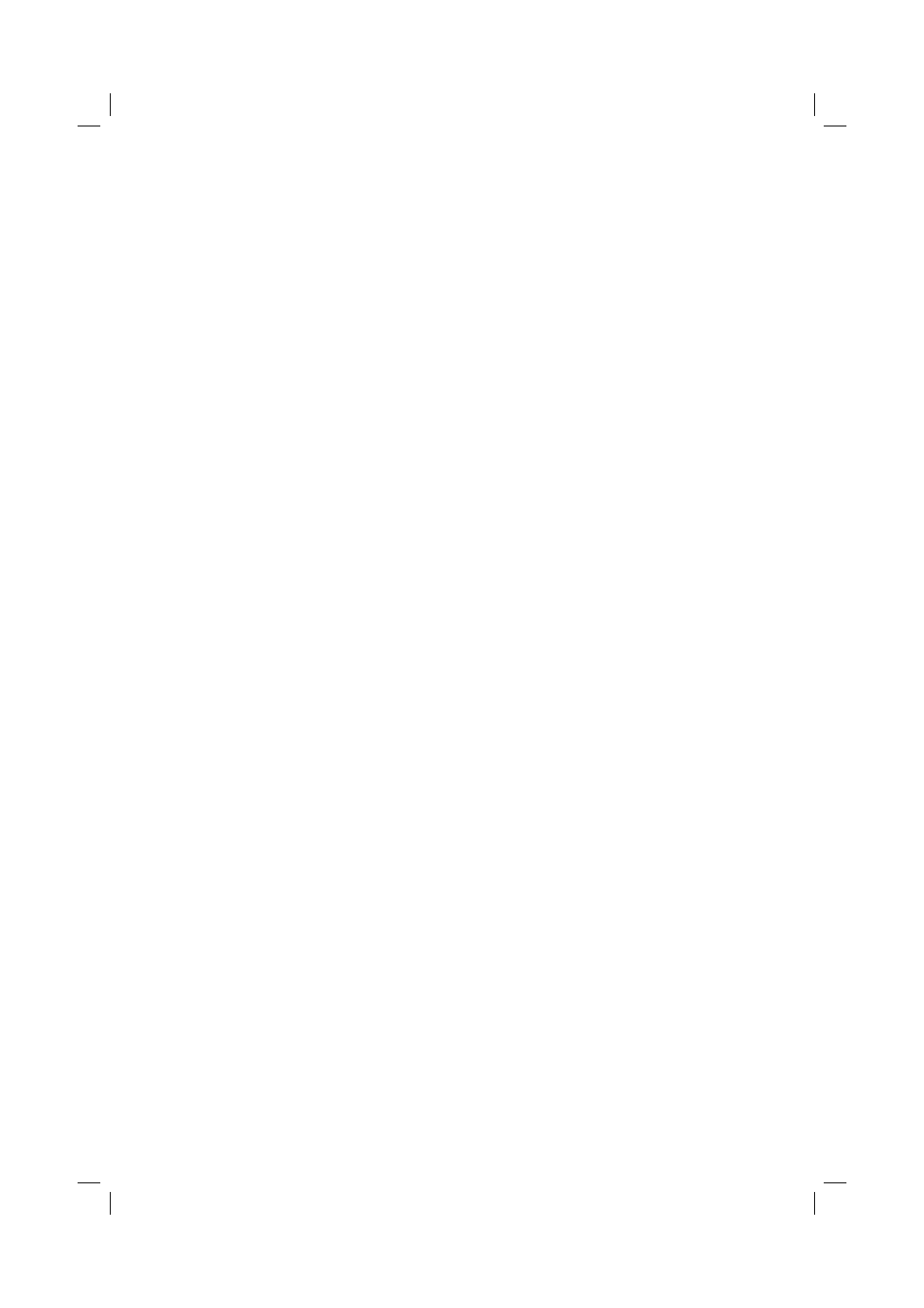## **CONTENTS**

| Chapter I.                                                           |  |
|----------------------------------------------------------------------|--|
| Property and Liability Rules: Implications for Patent Rights. 13     |  |
| $1_{-}$                                                              |  |
| 2.                                                                   |  |
|                                                                      |  |
|                                                                      |  |
| 2.3. The interface between substantive and enforcement patent law 22 |  |
| 3.                                                                   |  |
|                                                                      |  |
|                                                                      |  |
|                                                                      |  |
|                                                                      |  |
|                                                                      |  |
| 4.1. The case against liability rules for patent rights 49           |  |
| 4.2. The case for patent liability rules: Transaction costs 50       |  |
| 4.2.1. Strategic behavior and patent hold-ups  52                    |  |
|                                                                      |  |
|                                                                      |  |
|                                                                      |  |
| 5.2.                                                                 |  |
|                                                                      |  |
|                                                                      |  |
| 6.                                                                   |  |
| Chapter II.                                                          |  |
|                                                                      |  |
| 1.                                                                   |  |
|                                                                      |  |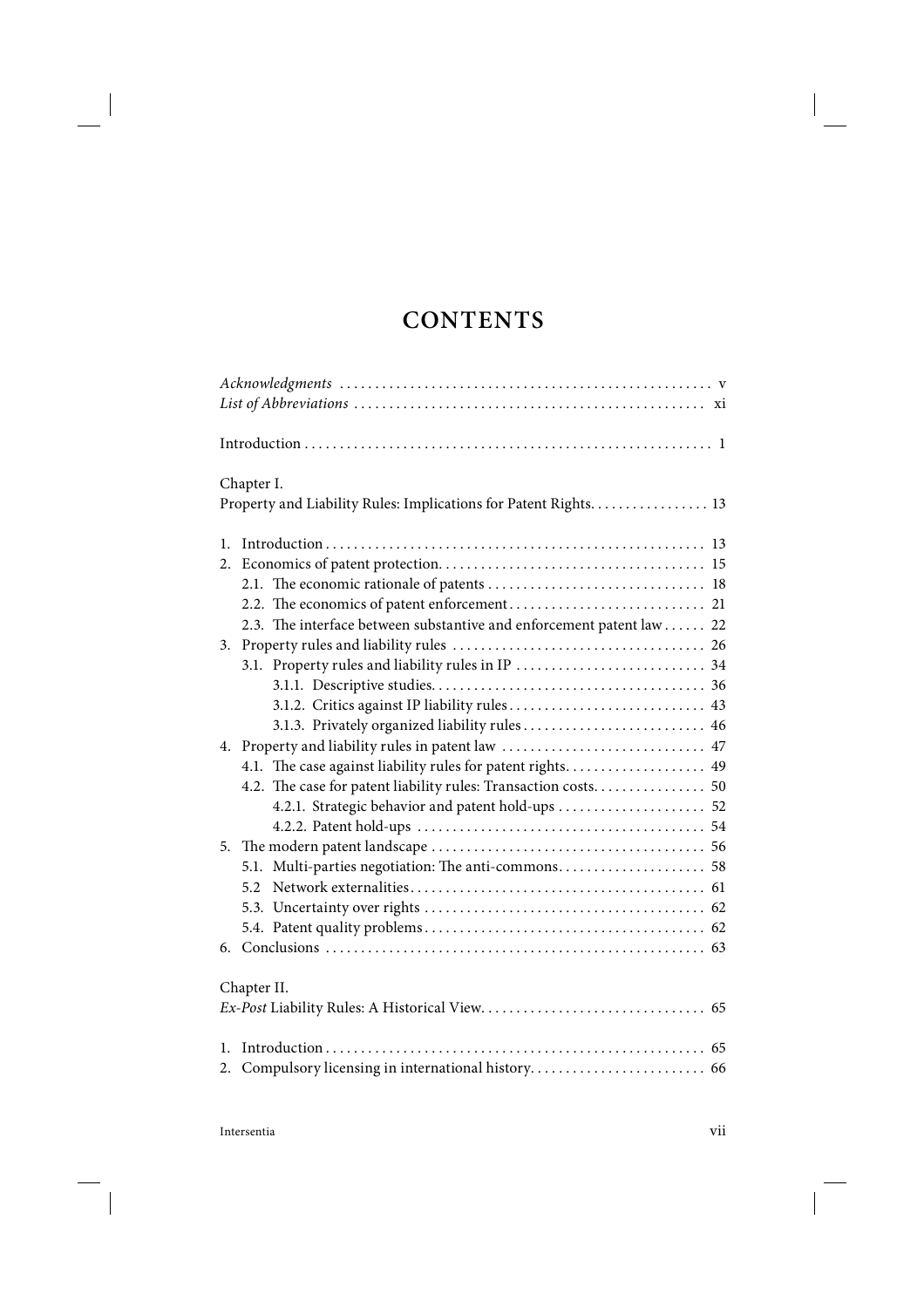I

| 3. Ex post liability rules in the TRIPS Agreement  82 |                                                              |
|-------------------------------------------------------|--------------------------------------------------------------|
|                                                       |                                                              |
|                                                       |                                                              |
| 4.                                                    |                                                              |
| 5.                                                    |                                                              |
|                                                       |                                                              |
|                                                       |                                                              |
|                                                       | 5.2.1. Creation of rights and choice of remedies 103         |
|                                                       | 5.2.2. The inibitoria in the industrial property context 106 |
|                                                       | 5.3. The European landscape with respect to IP remedies  111 |
|                                                       |                                                              |
|                                                       |                                                              |
|                                                       | Chapter III.                                                 |
|                                                       | Ex-Post Liability Rules: A Comparative Legal View 119        |
|                                                       |                                                              |
| 1.                                                    |                                                              |
| 2.                                                    |                                                              |
| 3.                                                    |                                                              |
|                                                       |                                                              |
|                                                       | 3.2. Post eBay interpretation of the four-factor test  132   |
|                                                       |                                                              |
|                                                       |                                                              |
|                                                       |                                                              |
|                                                       |                                                              |
|                                                       |                                                              |
|                                                       |                                                              |
|                                                       |                                                              |
|                                                       |                                                              |
|                                                       |                                                              |
| 4.                                                    |                                                              |
|                                                       |                                                              |
|                                                       | 4.2. Discretion to award damages in lieu of injunctions  146 |
|                                                       | 4.3. The rationale of ex-post liability rules in the U.K 149 |
|                                                       | 4.4. Other ex-post liability rules: Compulsory licenses  150 |
| 5.                                                    |                                                              |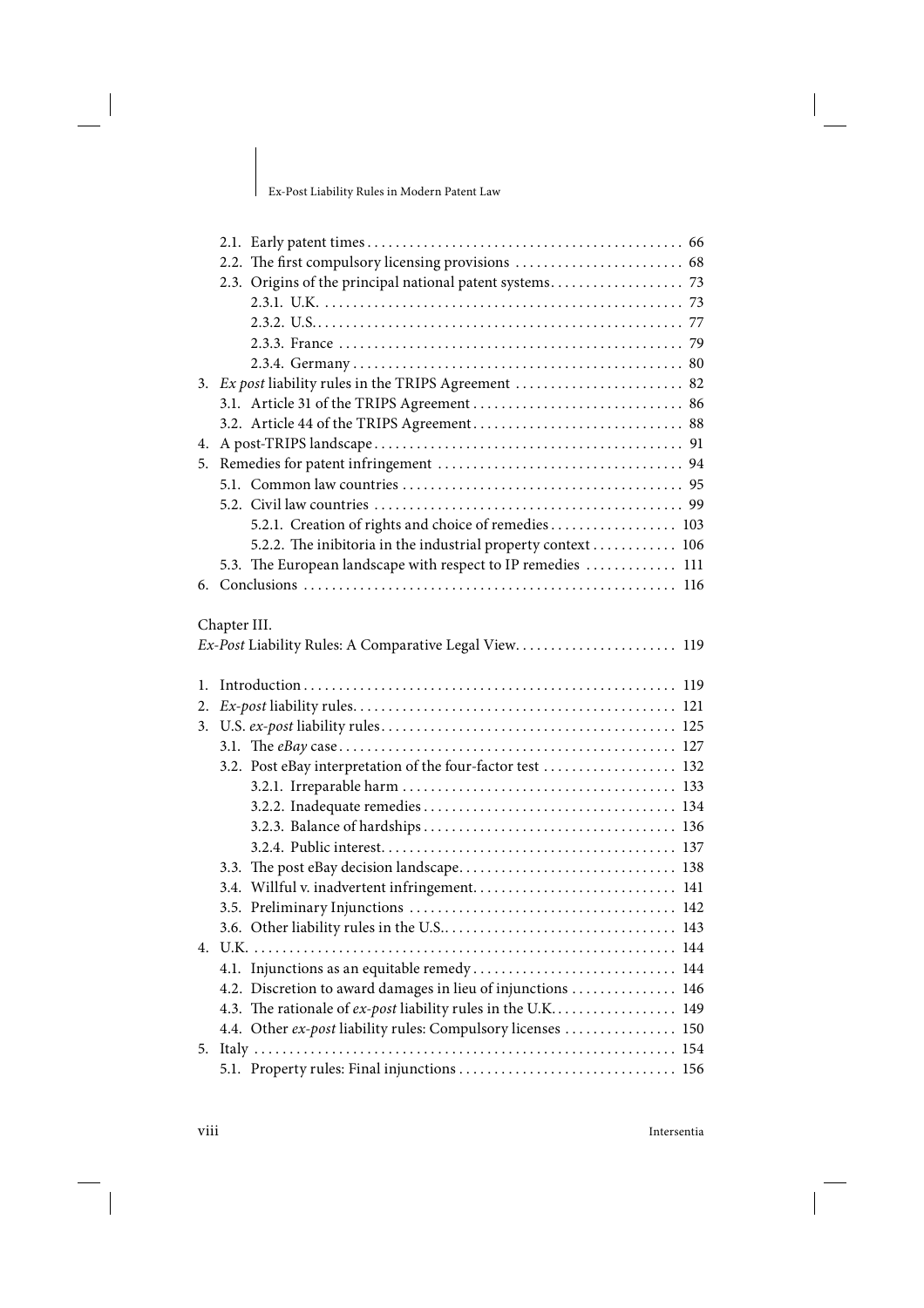|    | 5.4. Willful and Inadvertent infringement  164                           |  |  |
|----|--------------------------------------------------------------------------|--|--|
|    | 5.5. Other ex-post liability rules: Compulsory licenses  165             |  |  |
| 6. |                                                                          |  |  |
|    |                                                                          |  |  |
|    | Chapter IV.                                                              |  |  |
|    | Ex-Post Liability Rules: When Should They Be Used?  173                  |  |  |
|    |                                                                          |  |  |
| 1. |                                                                          |  |  |
| 2. |                                                                          |  |  |
|    | 2.1. Economics of patent hold-ups: The Lemley and Shapiro model 179      |  |  |
|    |                                                                          |  |  |
|    |                                                                          |  |  |
|    | 2.2. From patent hold-ups to patent strategic behavior  191              |  |  |
| 3. | Strategic behavior and ex-post liability rules 192                       |  |  |
|    | 3.1. Problems put forward by eBay v. MercExchange 193                    |  |  |
|    |                                                                          |  |  |
|    |                                                                          |  |  |
|    |                                                                          |  |  |
|    | 4. The landscape of strategic behavior in Europe 199                     |  |  |
|    | 4.1. Incidence and effects of strategic behavior 201                     |  |  |
|    | 4.2. A case study: the European pharmaceutical sector 205                |  |  |
|    | 4.2.1. Patent strategies in the European pharmaceutical sector 208       |  |  |
|    | 4.2.3. Beyond the European pharmaceutical sector  213                    |  |  |
|    | 5. Patent strategic behavior: Towards a broader framework 215            |  |  |
|    | 5.1. Actors: Non-manufacturing entities, trolls, ambushes and others 216 |  |  |
|    |                                                                          |  |  |
|    | 5.1.2. Evolution of patent strategic behavior  224                       |  |  |
|    |                                                                          |  |  |
| 6. |                                                                          |  |  |
|    |                                                                          |  |  |
|    | Chapter V.                                                               |  |  |
|    |                                                                          |  |  |
|    |                                                                          |  |  |
| 1. |                                                                          |  |  |
| 2. | The Efficient implementation of ex-post liability rules  234             |  |  |
|    | 2.1. How could courts efficiently apply ex-post liability rules? 234     |  |  |
|    |                                                                          |  |  |
| 3. |                                                                          |  |  |
|    | 3.1. TRIPS: Adequate compensation and adequate remuneration. 238         |  |  |
|    | 3.2. Determining the level of compensation: An impossible task? 241      |  |  |
|    |                                                                          |  |  |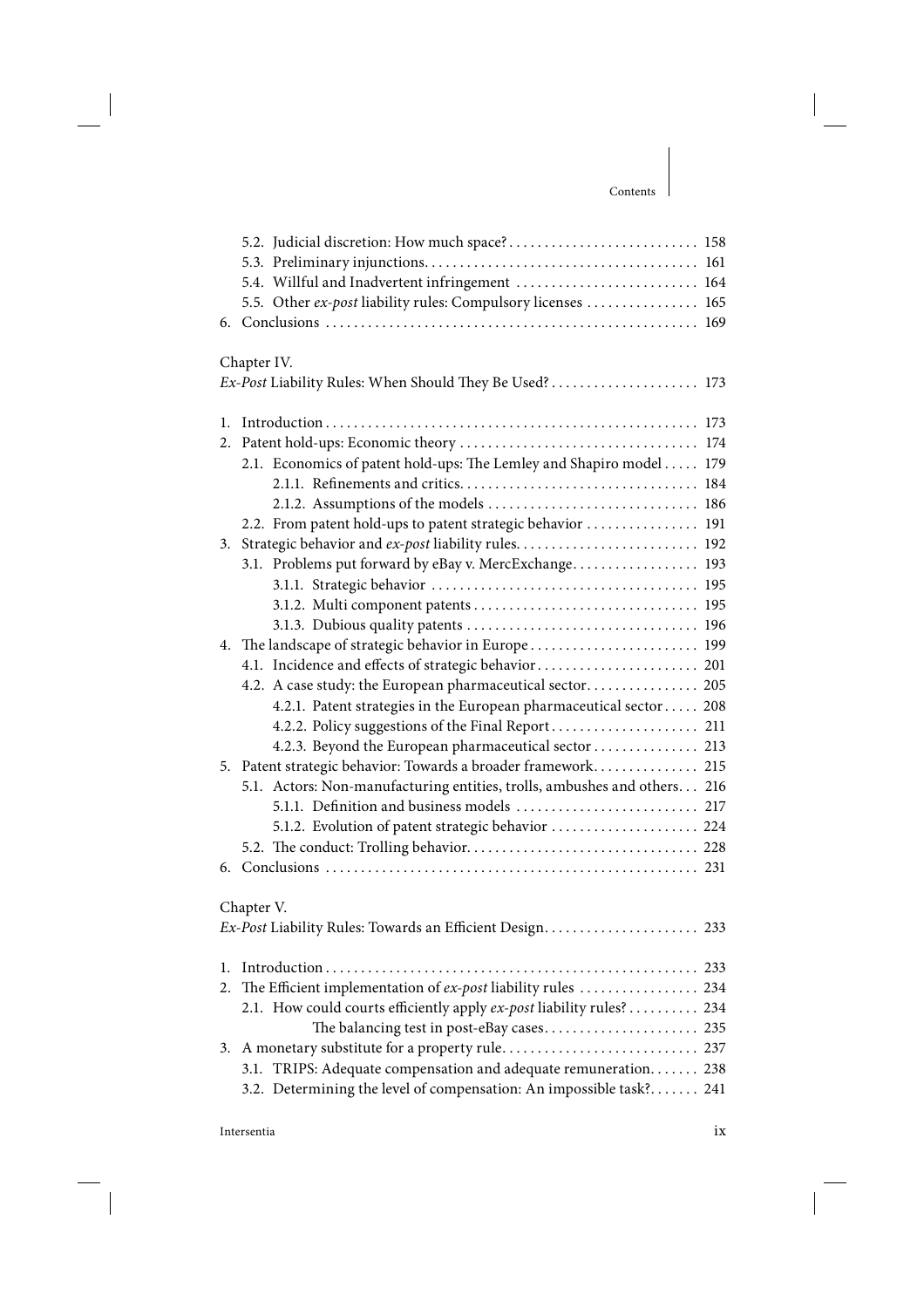Ex-Post Liability Rules in Modern Patent Law

|    | 3.3. Remuneration for compulsory licenses after the TRIPS Agreement. . 243<br>3.4. Patent infringement: The goals of damages substituting |  |  |  |  |
|----|-------------------------------------------------------------------------------------------------------------------------------------------|--|--|--|--|
|    |                                                                                                                                           |  |  |  |  |
|    |                                                                                                                                           |  |  |  |  |
|    | 3.4.2. Law and economics of damage remedies 252                                                                                           |  |  |  |  |
|    |                                                                                                                                           |  |  |  |  |
|    | 4.1. Interference with bargaining outcomes  253                                                                                           |  |  |  |  |
|    |                                                                                                                                           |  |  |  |  |
| 5. |                                                                                                                                           |  |  |  |  |
|    | 5.1. A comparative overview of costs and benefits of rules 255                                                                            |  |  |  |  |
|    |                                                                                                                                           |  |  |  |  |
|    |                                                                                                                                           |  |  |  |  |
|    | Chapter VI.                                                                                                                               |  |  |  |  |
|    |                                                                                                                                           |  |  |  |  |
|    |                                                                                                                                           |  |  |  |  |
| 1. |                                                                                                                                           |  |  |  |  |
| 2. |                                                                                                                                           |  |  |  |  |
|    |                                                                                                                                           |  |  |  |  |
|    |                                                                                                                                           |  |  |  |  |
|    |                                                                                                                                           |  |  |  |  |
|    |                                                                                                                                           |  |  |  |  |
|    |                                                                                                                                           |  |  |  |  |
| 3. |                                                                                                                                           |  |  |  |  |
|    | 3.1. Lessons from the entitlements literature to the patent field. 269                                                                    |  |  |  |  |
|    | 3.2. Patent policy: Efficiency and other goals of public interest  270                                                                    |  |  |  |  |
|    |                                                                                                                                           |  |  |  |  |
|    | 3.4. Rules of interpretation: The role of courts and agencies 278                                                                         |  |  |  |  |
|    |                                                                                                                                           |  |  |  |  |
|    |                                                                                                                                           |  |  |  |  |
|    | 4.1. Other IP rights: Copyright, trademarks and unfair competition                                                                        |  |  |  |  |
|    |                                                                                                                                           |  |  |  |  |
|    |                                                                                                                                           |  |  |  |  |
|    |                                                                                                                                           |  |  |  |  |
|    | 4.4. Further national, international and European harmonization 286                                                                       |  |  |  |  |
|    |                                                                                                                                           |  |  |  |  |
|    |                                                                                                                                           |  |  |  |  |
|    |                                                                                                                                           |  |  |  |  |